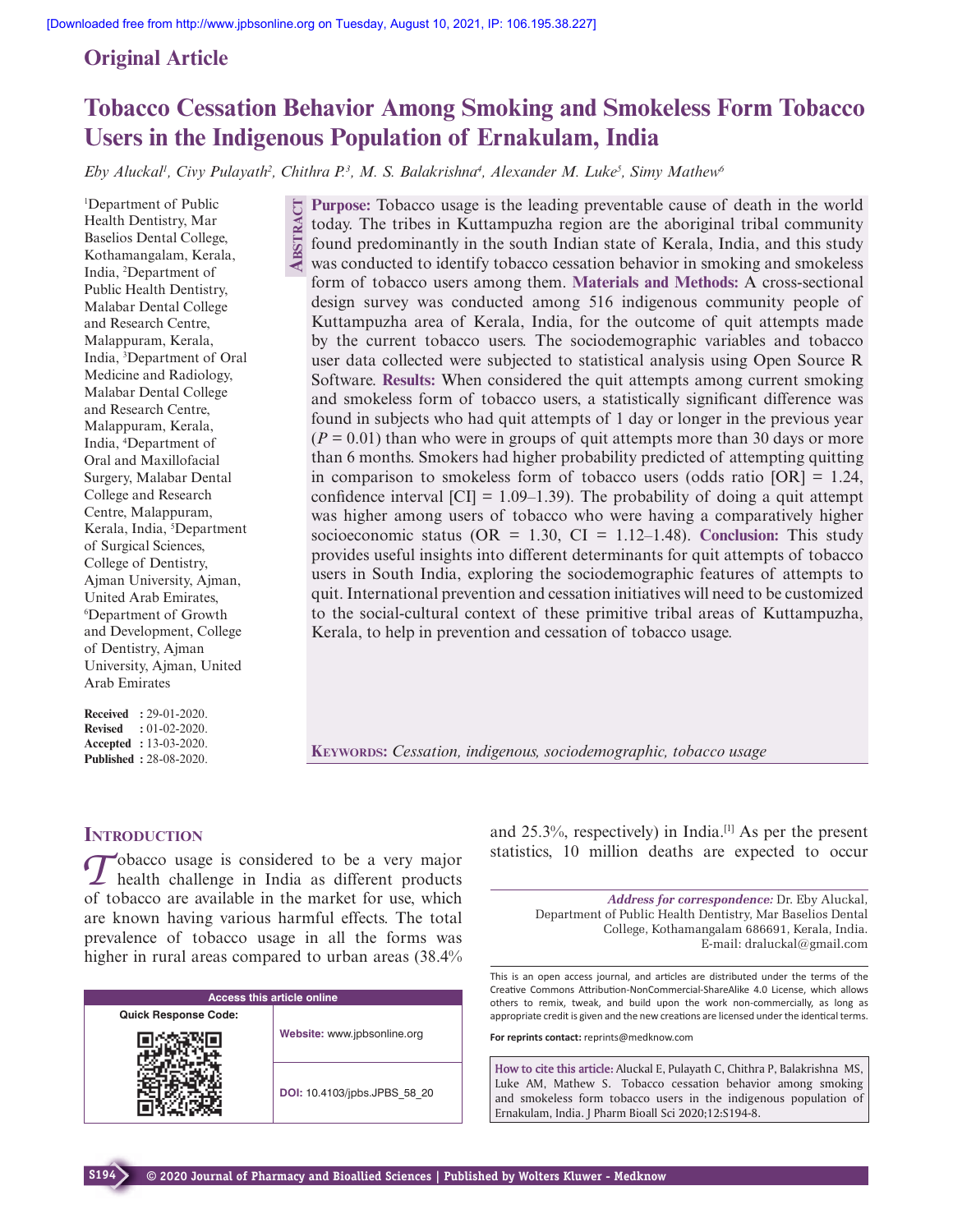worldwide by 2030 due to tobacco usage, and the vast majority of this will be from the low-income countries.[2] Moreover, according to the World Health Organization, the proportion of mortality from diseases related to tobacco usage will rise in India to 13.3% of all deaths in 2020.[3,4] Tobacco causes a massive burden of morbidity and death leading to deteriorating effects. Tobacco use cessation has the ability not only to provide the great benefits of tobacco control but also to maximize the gains in terms of preventable disease mortality and morbidity.[5]

The tribal population in India is the second largest one all over the world after the African countries. India occupies almost half of the world's indigenous people, and thereby India is the home to many tribes with varied and interesting history of origins, social norms, customs, and etiquettes. Most of the tribal people of Kerala live on the forest and mountains of Western Ghats, bordering the districts of Tamil Nadu and Karnataka.<sup>[6]</sup> The scheduled tribe population of Kerala is 4,84,839 persons constituting 1.45% of the total population of the State (3.338 crores) as per 2011 Census.[7] Muthuvans are a prominent tribal population residing in evergreen forests of Kuttampuzha and are far less influenced by urbanization.<sup>[6]</sup>

India is considered to be the capital of oral cancers globally and this is mainly attributed to chewing tobacco. India is the second largest producer of tobacco in the world and the tobacco trade in India has been well flourished because of the high-increasing population, export potential, and huge internal demand.[8] Prevalence and tobacco usage habits in India are very varied. The alternative that is most common to the normal cigarettes in India is the "bidi," a thin handrolled form of smoking tobacco that does not have a filter.[4] In India, smokeless form is more prevalent than the smoking form. Majority of the studies related to tobacco cessation behaviors in tribal population are in developed countries.<sup>[9-11]</sup> but the Indian scenario is very much different in the sociocultural and awareness levels. It is usually accepted that an individual's perceived norm toward smoking can be easily affected by the influence of sociocultural contexts, which in turn can affect smoking behaviors and attitudes, and this study was conducted to identify correlates of tobacco cessation behavior in smoking and smokeless form of tobacco users among the indigenous population of Kuttampuzha area in Kerala, India.

## **MATERIALS AND METHODS**

This study was based on a cross-sectional design survey that was conducted as a part of the institutional tobacco control project of Mar Baselios Dental College, Kothamangalam, Kerala, India. Ethical approval from the institutional ethical committee was taken before the commencement of the study. The people who are using tobacco of any form were identified by a house-to-house survey of the Kuttampuzha area, and the data were collected using interviews of the sample population. A structured questionnaire based on literature reviews in the same field, which was pretested and validated, was used for the study. A total of 516 indigenous community people in Kuttampuzha area from the age group of 21–72 years were selected based on convenience sampling. The participation of the subjects was totally voluntary, and the identities of the study participants were kept discreet to ensure maximum reliable results. The subjects who had the habit of tobacco smoking or using smokeless form of tobacco at least for a duration of 1 year have been included in the study. Those who were not willing to give informed consent were excluded from the study. They were classified according to the tobacco form user category and then the data were collected on different sociodemographic variables that are considered as the determinants for quit attempts in the sample population who are divided into smoking form and smokeless form tobacco users. The dual users who used smoking as well as smokeless form of tobacco were also included in analysis depending on their most used tobacco form. Age, caste, gender, and socioeconomic status (SES) were the main variables that are studied. The three age groups considered were less than 25 years, 25–40 years, and more than 40 years groups. SES was calculated based on the modified Kuppuswamy's classification into five groups as lower class, upper lower class, lower middle class, upper middle class, and upper class. This was performed by considering the education, income, and occupation of the individuals.[12]

The data collected from the study were subjected to descriptive statistical analysis using chi-square test, odds ratio, and logistic regression tests with the help of Open Source R Software (R Foundation of Statistical Computing, Vienna, Austria). Nonresponders to the quit attempts were excluded from the statistical analysis. *P*-value of less than 0.05 was considered as a statistical significant result.

## **RESULTS**

Among the total 516 subjects, 194 (37.6%) were smoking form users and 322 (62.4%) were smokeless form tobacco users who tried to quit in the last 1 year. When considered the quit attempts among current smoking and smokeless form of tobacco users, it was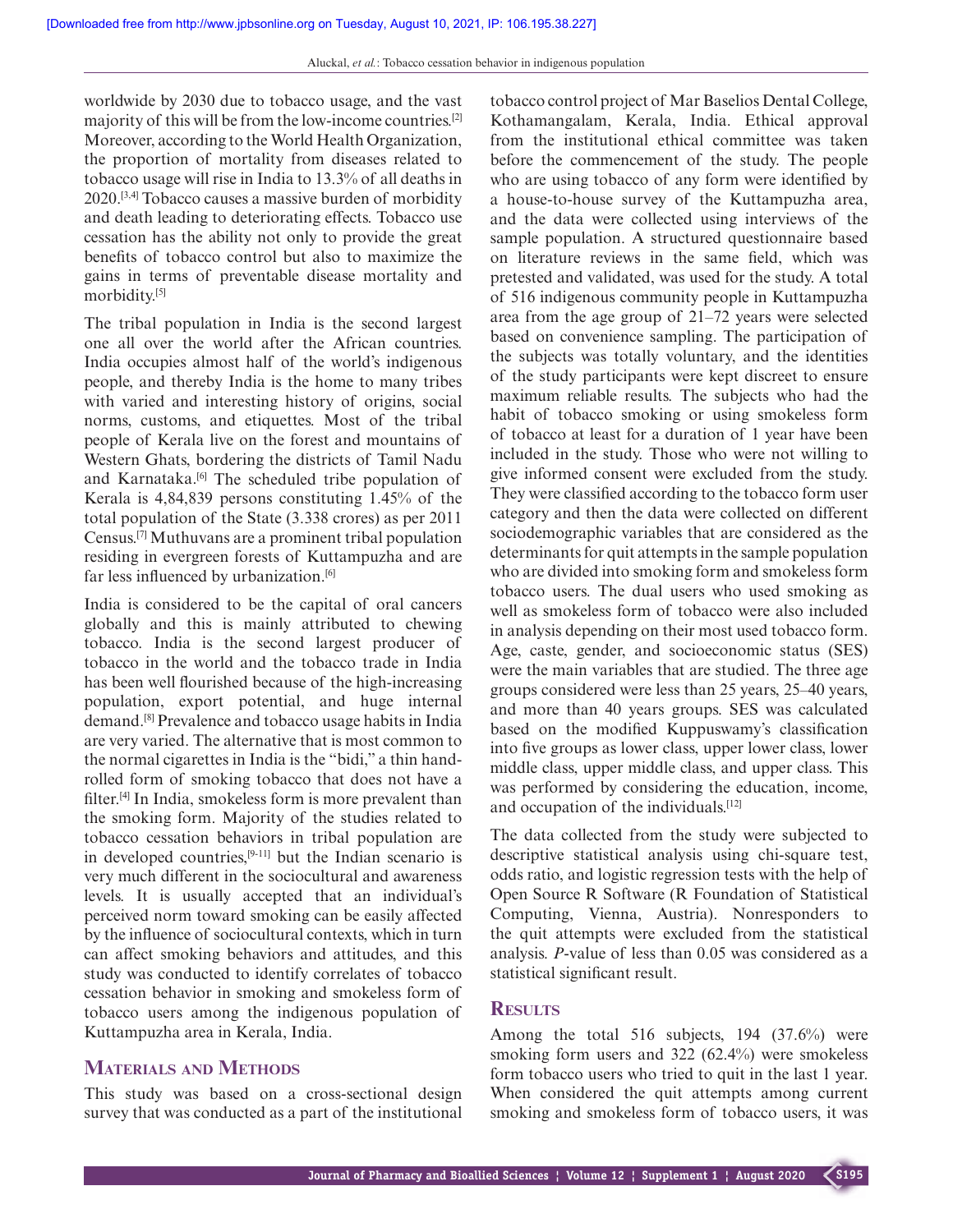found a statistically significant difference in subjects who had quit attempts of 1 day or longer in the previous year ( $P = 0.01$ ) than who are in groups of quit attempts more than 30 days ( $P = 0.2$ ) or more than 6 months ( $P = 0.08$ ) [Figure 1]. All together, smokeless form of tobacco users made less quit attempts than the smoking form. Males (26.5%) have tried quitting many times compared to the females (17.8%) in smoking group whereas in the smokeless form groups females had a high percentage of quit attempts (28.2%) than the males (22.4%). There were 94 dual users who used smoking as well as smokeless form of tobacco and they were included and classified depending on which tobacco form they use the most. The distribution of the different sociodemographic variables collected and the quit attempts prevalence in each of the group are shown in Table 1.



**Figure 1:** Quit attempts of 1 day or longer in the past year, more than 30 days, and more than 6 months among current cigarette smokers and smokeless tobacco form users

As expected, younger smokers had a high percentage of quit attempts than their smokeless tobacco counterparts. The 25–40 years group in both smoking (34.9%) and smokeless groups (28.5%) showed more quit attempts than the other groups of respective categories. The less than 25 years age group showed the least quit attempts of 14.8% in smokers group and 17.6% in smokeless tobacco form users. Among the tobacco users' quit attempts in the last 1 year, the predicted probability for a smoking form user was much higher than the smokeless tobacco form user (OR =  $1.24$  [CI =  $1.09-$ 1.39];  $P = 0.03$ , even though more number of quit attempts were of a shorter duration less than a year.

Among the different communities considered based on the caste, the scheduled caste/scheduled tribe community had higher quit attempts in smoking group (36.3%) and smokeless group (35.9%) than the other backward castes and general people. Of the quit attempts, 31.7% in smoking group and 35.3% in smokeless group were observed for the other backward categories. The upper middle class in the SES had the higher percentage of quit attempts among the SES categories, 34.6% in smoking and 34.9% in smokeless groups. The upper class and lower class had the least quit attempts (14.3% and 25% in smoking form group and 26.5% and 23.4% in smokeless form group, respectively). In general, the quit attempts probability was higher among both form of tobacco users who fall into the category of upper middle class (OR = 1.30 [CI = 1.12–1.48], *P* = 0.01), and the rest of the findings were found more or less similar.

| Table 1: Quit attempts by sociodemographic characteristics of smokers and smokeless tobacco users |                                     |                            |  |
|---------------------------------------------------------------------------------------------------|-------------------------------------|----------------------------|--|
| Sociodemographic variables                                                                        | Attempts to quit during past 1 year |                            |  |
|                                                                                                   | Smoking form $(N = 194)$            | Smokeless form $(N = 322)$ |  |
|                                                                                                   | $N n$ $\left(\frac{0}{0}\right)$    | $Nn\binom{0}{0}$           |  |
| Age groups                                                                                        |                                     |                            |  |
| $<$ 25 years                                                                                      | 274(14.8)                           | 34 6 (17.6)                |  |
| $25-40$ years                                                                                     | 10336(34.9)                         | 16845(28.5)                |  |
| >40 years                                                                                         | 64 14 (21.8)                        | 120 31 (25.8)              |  |
| <b>Sex</b>                                                                                        |                                     |                            |  |
| Male                                                                                              | 16644(26.5)                         | 237 53 (22.4)              |  |
| Female                                                                                            | 28 5 (17.8)                         | 85 24 (28.2)               |  |
| Caste                                                                                             |                                     |                            |  |
| Scheduled caste/scheduled tribe                                                                   | 66 24 (36.3)                        | 11441(35.9)                |  |
| Other backward classes                                                                            | 82 26 (31.7)                        | 11942(35.3)                |  |
| General                                                                                           | 46 12 (26.1)                        | 89 25 (28.1)               |  |
| <b>SES</b>                                                                                        |                                     |                            |  |
| Upper class                                                                                       | 142(14.3)                           | 328(25.0)                  |  |
| Upper middle class                                                                                | 52 18 (34.6)                        | 83 29 (34.9)               |  |
| Lower middle class                                                                                | 4514(31.1)                          | 78 21 (26.9)               |  |
| Upper lower class                                                                                 | 49 16 (32.7)                        | 82 21 (25.6)               |  |
| Lower class                                                                                       | 34 9 (26.5)                         | 47 11 (23.4)               |  |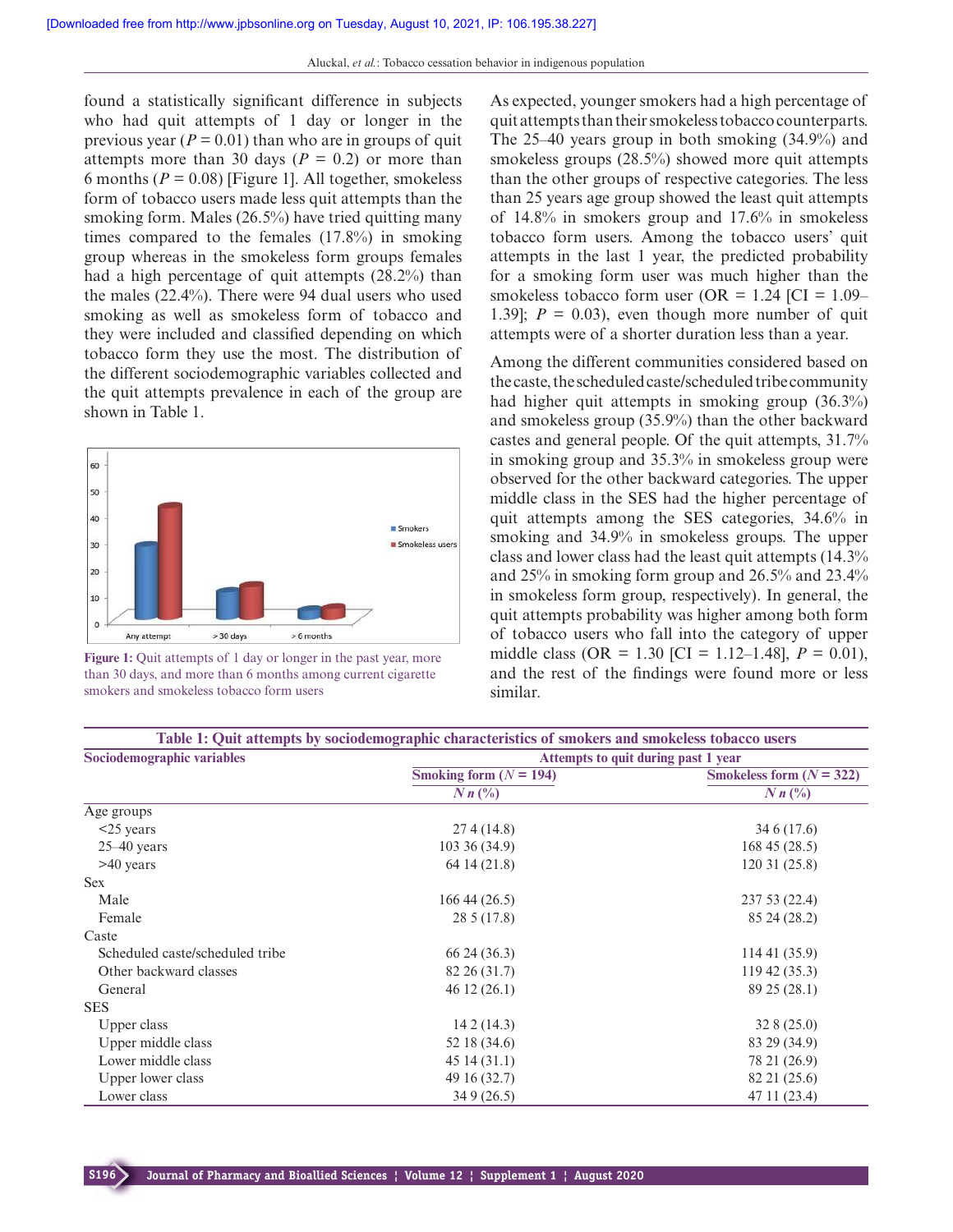## **DISCUSSION**

India, with its different types of ecosystem, is the home to a varied tribal community all over the place. These parts where they are inhabited constitute a major part of the economically deprived areas of the country. In Kerala, these tribes and their scenario about the health show a multicolored mixture of various noncommunicable and communicable disease profiles in regard to their socioeconomic and financial development.<sup>[13]</sup> The education, occupation, and income levels of these indigenous population were at a lower standards than the general population. Due to the influence of urbanization and various nongovernmental organization community programs, the current generation has more access to higher education. There are only few studies conducted before that compared quit attempt rates of population between smokers who use and who do not use smokeless form of tobacco.[14,15] The quit attempts predictor factors are equally uncertain. In our study among current smoking form and smokeless form users of tobacco, we found statistically significant difference in subjects who had attempts to quit for 1 day or more in the previous year than who are in groups of quit attempts more than 30 days or more than 6 months. One study showed similar results where their main objective was to compare quit attempts among current cigarette smokers and dual users who used both forms of tobacco.<sup>[14]</sup> In that study, they have also seen differences between both forms of tobacco users and exclusive smoking form users in the relation to cigarette dependence with attempts of smoking cessation. Moreover, it is established that the majority of attempts will result in failure in the initial 6 months.

In our study, even though there are varied factors affecting tobacco cessation behavior, the prime determinant for quit attempts among both smoking form as well as smokeless form of tobacco users appears to be their SES. Few previous studies found that higher SES, which is measured by monthly expenditure quintiles, is considered to be a major determinant for attempts to quit.[16,17] This study did not report age or gender to be a significant predictor, but there are studies that found both urban/rural residence and age to be significant predictors of attempts to quit, where they also investigated some other factors such as family structure type and whether residence is urban or rural, which all do have a major sociocultural influence.<sup>[18]</sup>

The study has its own limitations, which have to be considered while interpreting the results. The information on tobacco cessation by smokers and smokeless form user group were both retrospective and self-reported. Unlike a cohort study or longitudinal follow-up, this study could be affected by any small recall bias (previous events may not be properly remembered because of several issues such as differential retrieving of memories or time elapsed to interview),[19] telescoping (remembering incidents as having happened nearer to the time of interview than is actually happened or true),[20-22] and even social desirability, which may lead to underreporting.[23] It is understood that due to the specific nature of the present sample population of the study, the findings cannot be generalized to all the other ethnic groups in India. The purpose of this study was to report systematic information on the smoking cessation behavior patterns of various tribes residing in Kuttampuzha forest and that the results would help in the planning and evaluation of various tobacco control programs in that area.

#### **CONCLUSIONS**

One of the major factors that affects the quit attempts of the tribes in Kuttampuzha region was the disparities in SES among the tribes, and majority of the quit attempts were of very short duration. This study provides a basis for the further future research to identify and compare predictors of quit attempts and understand the tobacco cessation behavior of both the smoking form and smokeless form of tobacco users in south India.

In spite of our developments and big achievements in preventive and curative fields of medicine, the delivery of health care system in these primitive indigenous population is still poor, and this has to be changed for a greater goal of health for all the people in the country. Integration of other health care programs with tobacco control programs can yield maximum beneficial results in the pursuit for a tobacco-free world. Various national, state, and local program activities when implemented together with community programs for tobacco counseling and cessation and strict enforcement of Cigarettes and Other Tobacco Products Act laws will be needed to effectively influence the use of different detrimental indigenous types of tobacco. Moreover, the tribal head should be educated and motivated regarding quality and standards of health and living, so that he can in turn motivate and train his fellow beings.

#### **Financial support and sponsorship** Nil.

#### **Conflicts of interest**

There are no conflicts of interest.